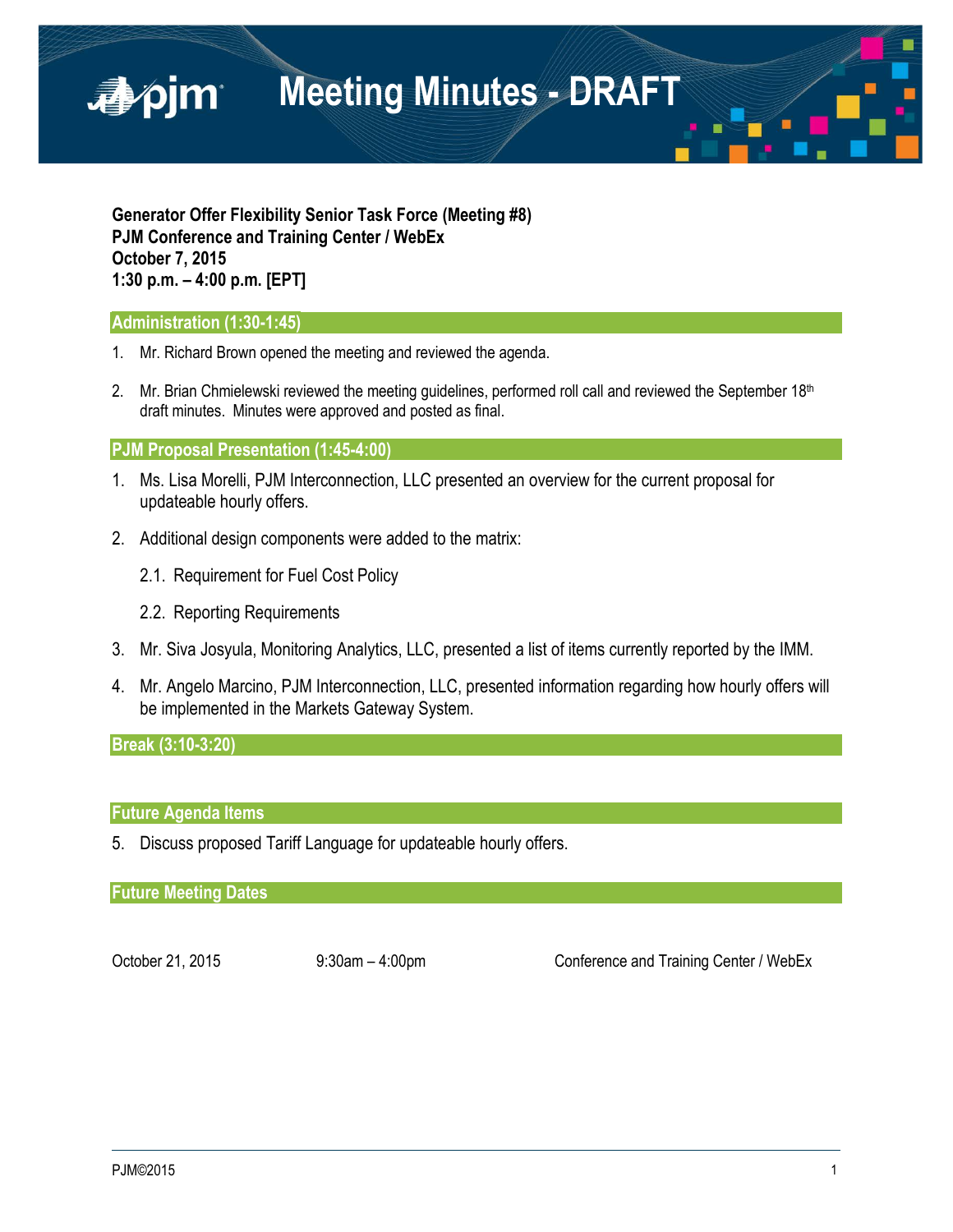**Meeting Minutes - DRAFT**

# **In-Person Attendees**

apjm

Chmielewski, Brian (Secretary) PJM Interconnection Bowring, Joe Monitoring Analytics Cerchio, Gerard Monitoring Analytics Hauske, Thomas **PJM** Interconnection, LLC

Brown, Rich (Facilitator) **PJM Interconnection** example and the Not Applicable Chmielewski, Brian (Secretary) PJM Interconnection change of Not Applicable Borgatti, Michael **Exercise School** Gabel & Associates Not Applicable Not Applicable Scarpignato, David Calpine Energy Services, L.P. Generation Owner Trayers, Barry **Citigroup Energy, Inc.** Character Communist Communist Communist Communist Communist Communist Communist Communist Communist Communist Communist Communist Communist Communist Communist Communist Communist Co Filomena, Guy Customized Energy Solutions, Ltd\* Not Applicable Johnson, Carl Customized Energy Solutions, Ltd\* Not Applicable Bleiweis, Bruce **DIC Energy LLC** Development of the Supplier Whitehead, Jeffrey **Direct Energy Business Marketing, LLC** Other Supplier Price, Ruth Div. of the Public Advocate of State of Delaware End User Customer Jardot, Gina Essential Power OPP, LLC Transmission Owner Barker, Jason **Exelon Business Services Company, LLC** Benchek, Jim FirstEnergy Solutions Corp. Transmission Owner Fitch, Neal **GenOn Energy Management, LLC (RESI)** None Hagaman, Derek GT Power Group<br>
Pratzon. David GT Power Group CT Power Group Not Applicable<br>
Not Applicable **GT Power Group** Foladare, Kenneth **IMG Midstream LLC** Generation Owner O'Connell, Robert Main Line Electricity Market Consultants, LLC Not Applicable<br>Bruce, Susan Mother Markees Wallace & Nurick LLC Bruce, Susan McNees Wallace & Nurick LLC<br>Bowring. Joe Monitoring Analytics Communications Not Applicable Brownell, Stan Monitoring Analytics and Monitoring Analytics Not Applicable Cerchio, Gerard Monitoring Analytics Cerchio, Gerard Josyula, Siva **Monitoring Analytics** Monitoring Analytics Not Applicable Kogut, George **New York Power Authority New York Power Authority New York Power Authority New York Power Authority** Suh, Jung Noble Americas Energy Solutions LLC Other Supplier **Old Dominion Electric Cooperative** Griffiths, Dan **PA Office of Consumer Advocate** Not Applicable Coyne, Suzanne **PJM Interconnection, LLC** Not Applicable Fernandez, Ray **PJM Interconnection, LLC** Not Applicable Ford, Adrien **Not Applicable** PJM Interconnection, LLC Not Applicable Hartung, Dean **National PDM Interconnection, LLC**<br>
Hauske, Thomas **National PDM Interconnection, LLC** Not Applicable Keech, Adam PJM Interconnection, LLC Not Applicable Li, Kanning **PJM** Interconnection, LLC Marcino, Angelo **Not Applicable** PJM Interconnection, LLC Not Applicable Morelli, Lisa **Notelli, Lisa** PJM Interconnection, LLC<br>
Stadelmever. Rebecca PJM Interconnection. LLC Not Applicable Stadelmeyer, Rebecca **PJM** Interconnection, LLC Ward, Michael **National PDM Interconnection, LLC**<br>
Warshel, Kim **National PDM Interconnection, LLC** Not Applicable PJM Interconnection, LLC

#### **In Attendance via WebEx / Conference Call**

Wong, Bryant **ABB Network Management** ABB Network Management Ondayko, Brock AEP Energy Partners, Inc. (AEP Gen Resources) Other Supplier Markiewicz, Cindy **Allegheny Energy Supply Company** Transmission Owner Libbos, Robin **Allegheny Energy Supply Company, LLC** Transmission Owner